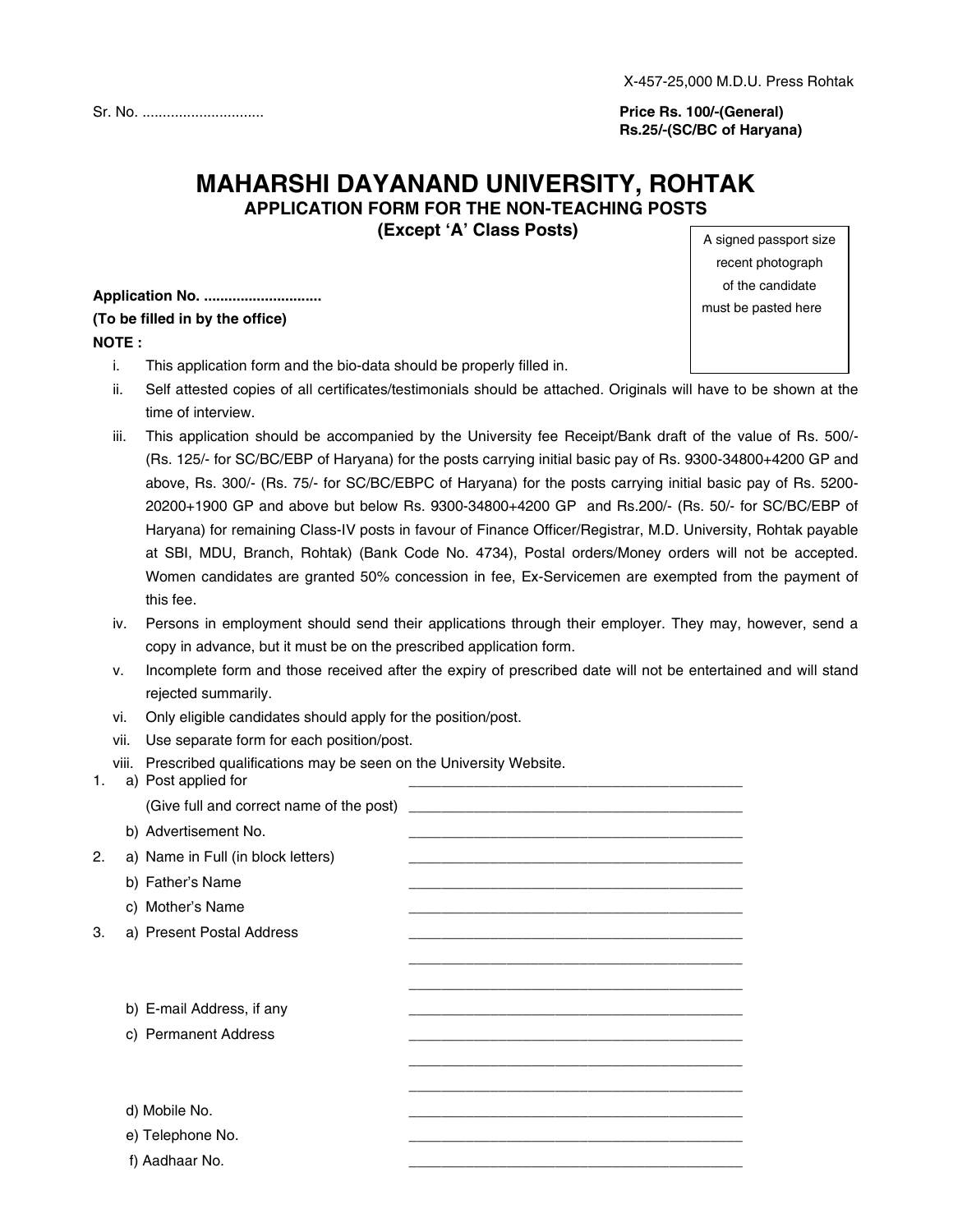| 4. | a) Date of Birth                                                 |
|----|------------------------------------------------------------------|
|    | b) Age as on last date of receipt of application ( years Months) |
|    | c) Place of Birth                                                |
| 5. | a) Nationality of the candidate                                  |
|    | b) Do you belong to SC/BC/Ex-Servicemen/                         |
|    | Persons with Disabilities category?                              |
|    | (if yes, attach a certificate from the competent authority)      |
|    | c) Male/Female                                                   |
|    | d) Marital Status (Married/Unmarried)                            |
|    | (if married, whether you have more                               |
|    | than one living wife/husband)                                    |
|    | 6. a) Present employment, if any, with pay & grade _             |
|    | (State whether on adhoc/temporary/probation/permanent)           |
|    | b) Date of next increment                                        |
|    | c) Name of employer                                              |
|    | d) Have you obtained prior permission of                         |
|    | your present employer for submitting                             |
|    | this application?                                                |
|    | e) Basic pay acceptable, if selected                             |
|    | f) Period required for joining the post, if appointed            |
|    | 7. a) What is your mother tongue?                                |

b) Name the languages both Indian & foreign which you can read, write and/or speak. Give particulars and examination(s), if any, passed in each.

| <b>Read only</b> | Speak only | Read & Speak | Read, Write & Speak | Examination (s) Passed |
|------------------|------------|--------------|---------------------|------------------------|
|                  |            |              |                     |                        |
|                  |            |              |                     |                        |
|                  |            |              |                     |                        |

- 8. a) Have you ever been disqualified from appearing in any University examination/undertaking University work (Say Yes or No)
	- b) Are you a dismissed employee? (Say Yes or No) \_
- 9. a) Whether any criminal case has been registered against applicant ? (Say Yes/No)
	- b) Whether applicant has been charge-sheeted for any criminal offence? If yes, the details thereof.
	- c) Whether applicant has been convicted by any competent court for any criminal offence? If yes, the details thereof.\_\_\_\_\_\_\_\_\_\_\_\_\_\_\_\_\_\_\_\_\_\_\_\_\_\_\_\_\_\_\_\_\_\_\_\_\_\_\_\_\_\_\_\_\_\_\_\_\_\_\_\_\_\_\_\_\_\_\_\_\_\_\_\_\_\_\_\_\_\_\_\_\_\_\_\_\_\_\_\_

\_\_\_\_\_\_\_\_\_\_\_\_\_\_\_\_\_\_\_\_\_\_\_\_\_\_\_\_\_\_\_\_\_\_\_\_\_\_\_\_\_\_\_\_\_\_\_\_\_\_\_\_\_\_\_\_\_\_\_\_\_\_\_\_\_\_\_\_\_\_\_\_\_\_\_\_\_\_\_\_\_\_\_\_\_\_\_\_\_\_

10. Bank Draft (s) Nos. ...................................... Date ................................. Amount Rs .............. OR University Receipt No. .................................. Date ................................. Amount Rs ..............

[ORIGINAL UNIVERSITY RECEIPT MUST BE ATTACHED WITH THIS APPLICATION]

11. **REFERENCES :** (These persons should be well acquainted with the applicant's training accomplishment, capabilities and character but must not be related to the candidate. Two references should be listed and atleast one of them should be a citizen of India.

| Name<br>i)             |  |  |
|------------------------|--|--|
| Occupation or Position |  |  |
| Address                |  |  |
|                        |  |  |

\_\_\_\_\_\_\_\_\_\_\_\_\_\_\_\_\_\_\_\_\_\_\_\_\_\_\_\_\_\_\_\_\_\_\_\_\_\_\_\_\_\_\_\_\_\_\_\_\_\_\_\_\_\_\_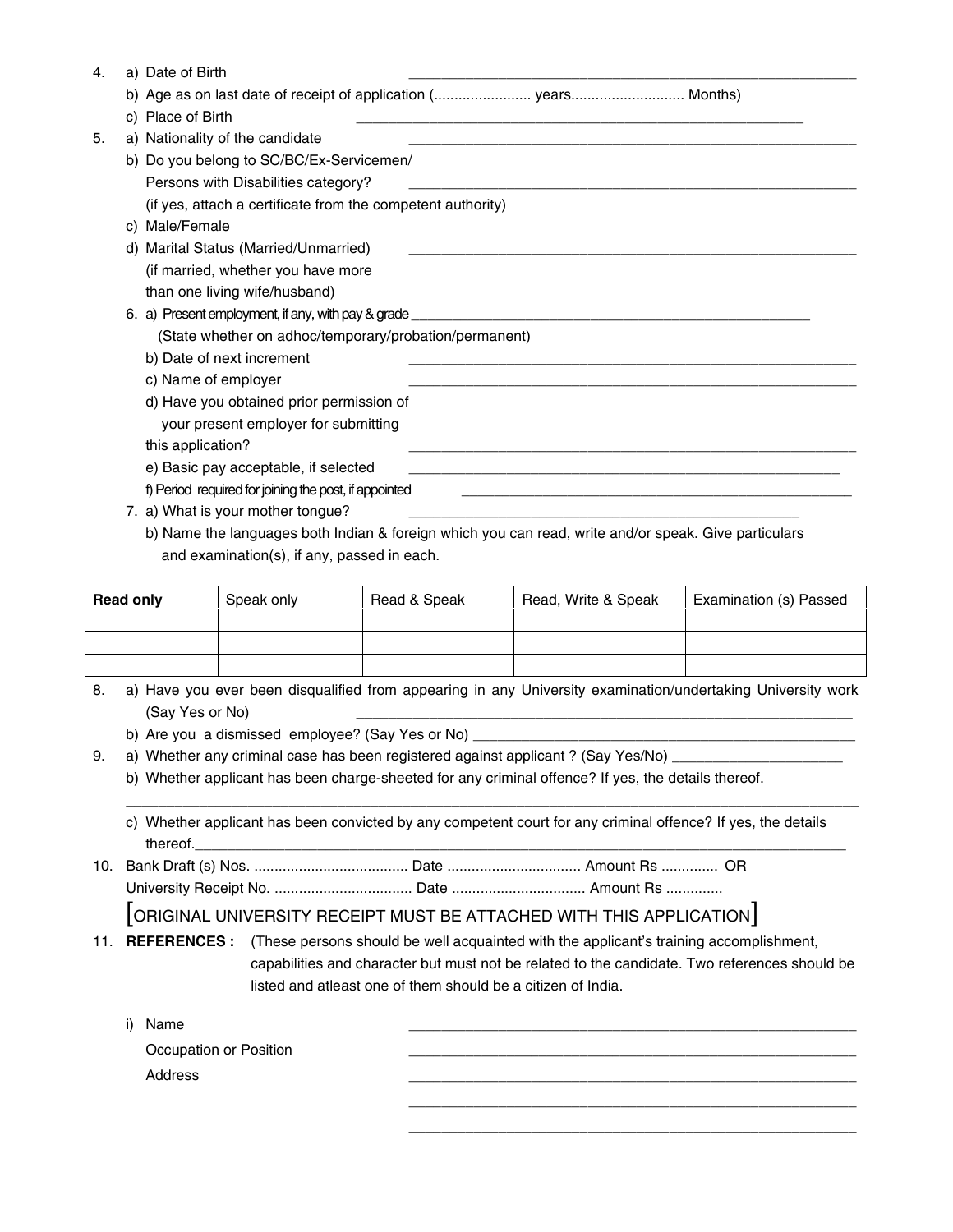ii) Name \_\_\_\_\_\_\_\_\_\_\_\_\_\_\_\_\_\_\_\_\_\_\_\_\_\_\_\_\_\_\_\_\_\_\_\_\_\_\_\_\_\_\_\_\_\_\_\_\_\_\_\_\_\_\_

Occupation or Position

Address \_\_\_\_\_\_\_\_\_\_\_\_\_\_\_\_\_\_\_\_\_\_\_\_\_\_\_\_\_\_\_\_\_\_\_\_\_\_\_\_\_\_\_\_\_\_\_\_\_\_\_\_\_\_\_

#### **12. Educational Qualifications (from Matriculation onwards)**

| Exam<br>Passed | Univ/Board | Year of<br>Passing | Class<br>or<br>Division | Max. Marks | Marks<br>obtained | % age of Marks<br>obtained<br>(Accurate) | Distinction,<br>if any. |
|----------------|------------|--------------------|-------------------------|------------|-------------------|------------------------------------------|-------------------------|
|                |            |                    |                         |            |                   |                                          |                         |
|                |            |                    |                         |            |                   |                                          |                         |
|                |            |                    |                         |            |                   |                                          |                         |
|                |            |                    |                         |            |                   |                                          |                         |
|                |            |                    |                         |            |                   |                                          |                         |
|                |            |                    |                         |            |                   |                                          |                         |
|                |            |                    |                         |            |                   |                                          |                         |

\_\_\_\_\_\_\_\_\_\_\_\_\_\_\_\_\_\_\_\_\_\_\_\_\_\_\_\_\_\_\_\_\_\_\_\_\_\_\_\_\_\_\_\_\_\_\_\_\_\_\_\_\_\_\_ \_\_\_\_\_\_\_\_\_\_\_\_\_\_\_\_\_\_\_\_\_\_\_\_\_\_\_\_\_\_\_\_\_\_\_\_\_\_\_\_\_\_\_\_\_\_\_\_\_\_\_\_\_\_\_

### **Note :- Attested copies of certificates in support of qualifications be attached.**

- 13\* (a) Computer Typing Speed : ENGLISH ........................................ HINDI .............................
	- (b) Shorthand Speed : ENGLISH ................................. HINDI .............................

\* Applicable for the posts of Steno-Typist/Clerk-cum-Junior Data Entry Operator etc.

#### 14. Experience (Give particulars concerning all periods of employment)

| Name of the Employer/<br>Institutions | Designation of the post<br>held and its pay scale | Duration<br>of<br>appointment |    | Basic<br>Pay<br>&<br>Allowances | for<br>Reasons<br>leaving |
|---------------------------------------|---------------------------------------------------|-------------------------------|----|---------------------------------|---------------------------|
|                                       |                                                   | From                          | To | Separately                      |                           |
|                                       |                                                   |                               |    |                                 |                           |
|                                       |                                                   |                               |    |                                 |                           |
|                                       |                                                   |                               |    |                                 |                           |
|                                       |                                                   |                               |    |                                 |                           |
|                                       |                                                   |                               |    |                                 |                           |
|                                       |                                                   |                               |    |                                 |                           |
|                                       |                                                   |                               |    |                                 |                           |
|                                       |                                                   |                               |    |                                 |                           |

15. Give Particulars of Prize, Medal and Merit won, distinction, if any :-

| i) |  | ii) |  |
|----|--|-----|--|
|    |  |     |  |

\_\_\_\_\_\_\_\_\_\_\_\_\_\_\_\_\_\_\_

iii) iv)

16. List of the certificates (self-attested copies) attached :-

| i)   | ii) |
|------|-----|
| iii) | iv) |
| v)   | vi) |